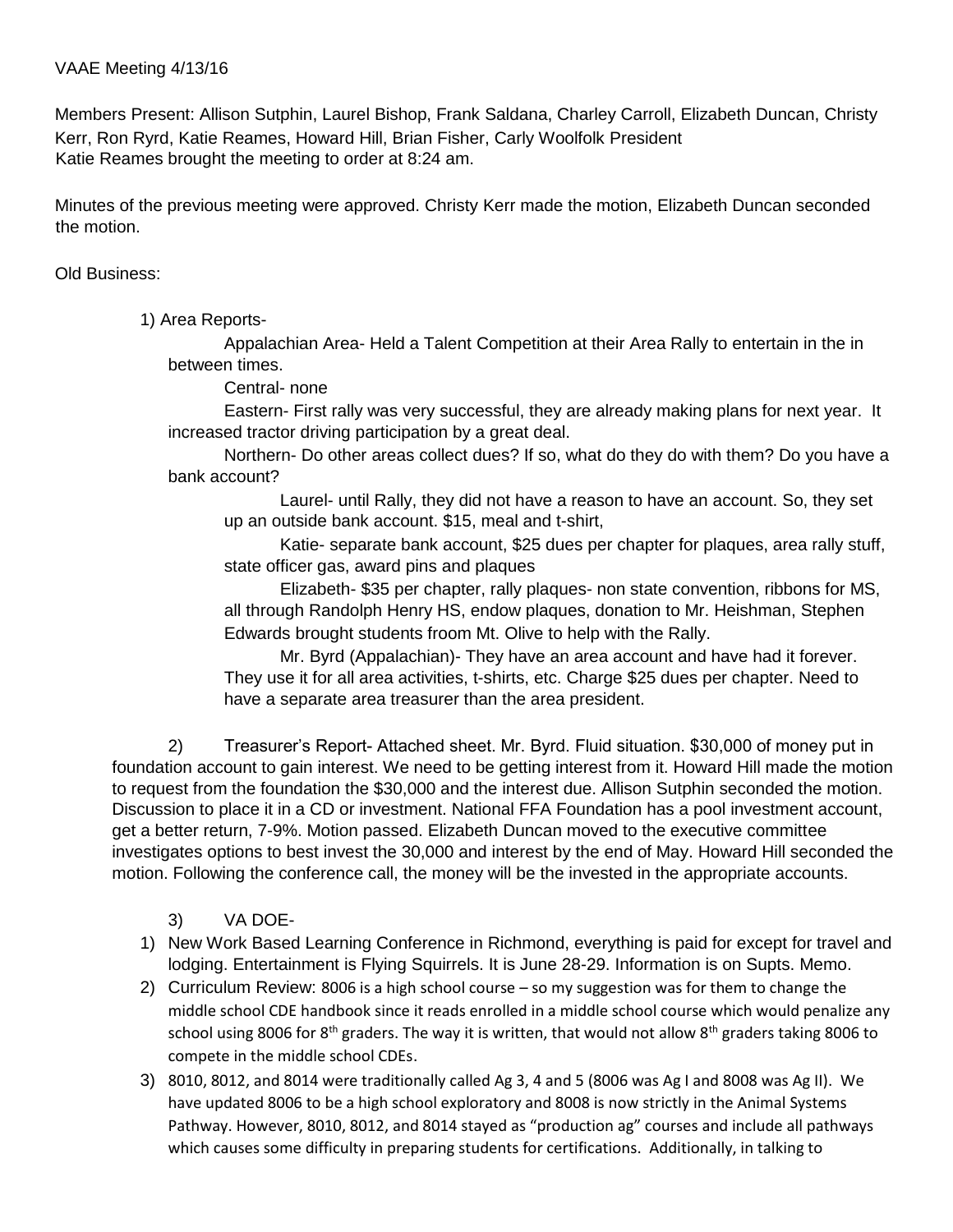instructors with those courses, each was focusing on the pathway of their choice that fit with their preferred or designated pathway. (then you can put the questions I asked – I was talking so fast that I don't think it could all be recorded) I am planning to make 8012 partner with 8008 and focus on production/large animal as listed in the curriculum revisions for 2016-2017.

- 4) Vet Assistant (8310/8311) were in Health and Medical Science and are not Ag there is a lot of repetition between Small Animal II and our Vet Science course so we need to revise all of those courses together to make a more rigorous curriculum and removed redundancy.
- 4) Executive Director's Report- working on conference and aligning the financial report. Thanked us for the salary that he missed. He is very impressed and pleased with working with Dr. Jones. Please call Ron with any questions and concerns!
- 5) President Elect- none
- 6) Winter In-service 2015 Attendance doubled from last year. Suggestions for next year: CyberSecurity that relate to Agriculture – i.e. – automated hydroponic systems and RFID tags for automation in animal production, drones for precision spraying. Carly talked about the training she went to and how insightful it was and really applied to a lot of the emerging technology in Ag
- 7) STAR Program- Friday, April, 22nd. Dr. Spindler is taking students to state program tours in Appalachian Area. They are doing a workshop at State Convention. Ferrum wants us to come back for another teacher tour. VSU is also very receptive with ideas. Virginia Tech seems to be grant oriented. Suggestion to offer students from other in making special initiatives to invite some of these kids to summer conference. VAAE did offer scholarships for VT students to attend NAAE; however, they were there less than 24 hours. Frank Saldana is going to speak with Ellen and follow up back up.
- 8) VAAE Summer Conference- NAAE offered good suggestions for teacher mentor programs with other states. Additionally, they have worked with legislators about getting Perkins wording changed. The Tentative Schedule was sent around. Please encourage people to get their Category 10 Pesticide License. You must have this license to spray anything on government property. The license will be up to the student to complete, if you choose to endorse your students.

9) Awards- Mr. Byrd received applications for all categories except Outstanding Post Secondary, and Ideas Unlimited. Outstanding Service- Jimmy Heisghman Outstanding Cooperation- J.Blake from Briggs & Straton Teacher Mentor- Dianne Poole Lifetime Achievement- Scott Massie

10) VACTE/ACTE- Brandon Monk- Meeting a few weeks ago. Brenda Long would like \$1000 from each division for policy efforts, contracted lawyers that they have. David does provide good work, not all items align with VAAE. Carl Perkins funding should be coming out very soon. Governor's new proposed revitalization to make the high curriculum more work based ready and/or post secondary. We pay a good money of our dues to them, since we are the highest percentage of members in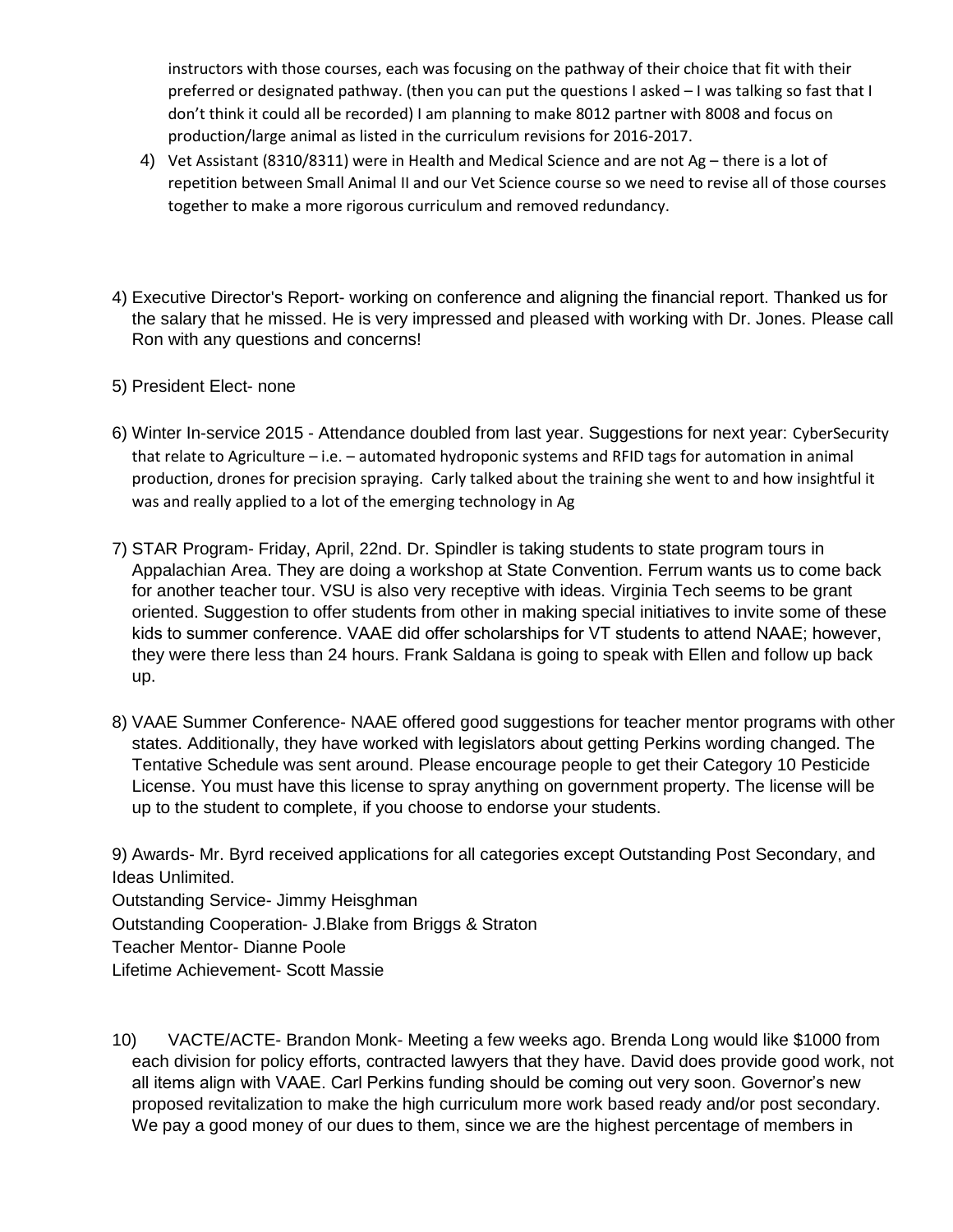VACTE. This year, FBLA will be paying \$500, marketing \$1000, skills \$1000, TSA \$1000, Health and Medical?

FCCLA? Discussion if we provide money, would they provide more support? Most policy is decided by the executive director. Would they support us if we did not support them financially? Elizabeth Duncan moves that we donate \$750 towards VACTE and reevaluate this in September. Christy Kerr secnonded the motion. Motion passes.

## New Business

- 1) Constitution and responsibilities- to minimize time out for one person. Katie Reames made the following suggestions:
	- a) President Elect- comes from general population. (More political, face of the organization). Keep conference on Area rotations.
	- b) Area VP would be be responsible for conference organization.
	- c) President attends- NAAE, NPS. Ag business. Fall/spring meeting
	- d) Website/PR
	- e) State Secretary attends Region VI meetings and awards judging. State Secretary will remain on a rotational schedule.
	- f) Duty Division
		- i) President- NAAE, Ag Business Dinner, NPS, Fall & Spring Meeting
		- ii) President-Elect- NAAE, Ag Business dinner, VACTE Seminar, Fall & Spring Meeting
		- iii) Past- President- Ag Ed Summit, Winter In-Service, Fall & Spring Meetings
		- iv) Secretary- Fall & Spring Meeting, Region VI meeting
		- v) VACTE Rep- VACTE meetings, VACTE Seminar, NPS
		- vi) Website/PR- Website and PR documents and social media vii) College Relations-Areas

f) Discussion on: Does this get referred to constitution committee? It would not change, the president elect, nor location, it would not go into effect into the following year. Elizabeth is on the constitution committee, Allison has agreed to help. Katie will serve in some fashion.

## VAAE Calendar of Events

- 1) Winter In-service- November 18-19, 2016 at Riverheads High School
- 2) New Teacher Institute is not the same week at Ag Teachers Conference for provisional licensure. July 11-15 in Richmond. Curriculum Development and Instruction, open to all CTE teachers. See Carly for more information.

Professional Development Needs Assessment-

- 1) Last done 2 years ago, it would be good to send it out again and see if the Winter InService is helping. What are the needs of the teachers?
- 2) Brian Fisher sent out the survey in the past. Just updating the past survey. We would like it to go out by conference. Charley has volunteered to administer the survey.
- 3) Yearly evaluation survey- 3rd one, our effectiveness as an organization, VT, Team Ag Ed, VSU, Ferrum. Howard, Foundation, DOE, VAAE, VA FFA Association, Advisory Council/Board of Directors,
- 4) Information shared with all parties involved. No names or specific titles can be used. Then, they can use this information to move forward. Shared numerical data, but no comments. Individual knows the raw comments, but listserv will be edited version of comments.